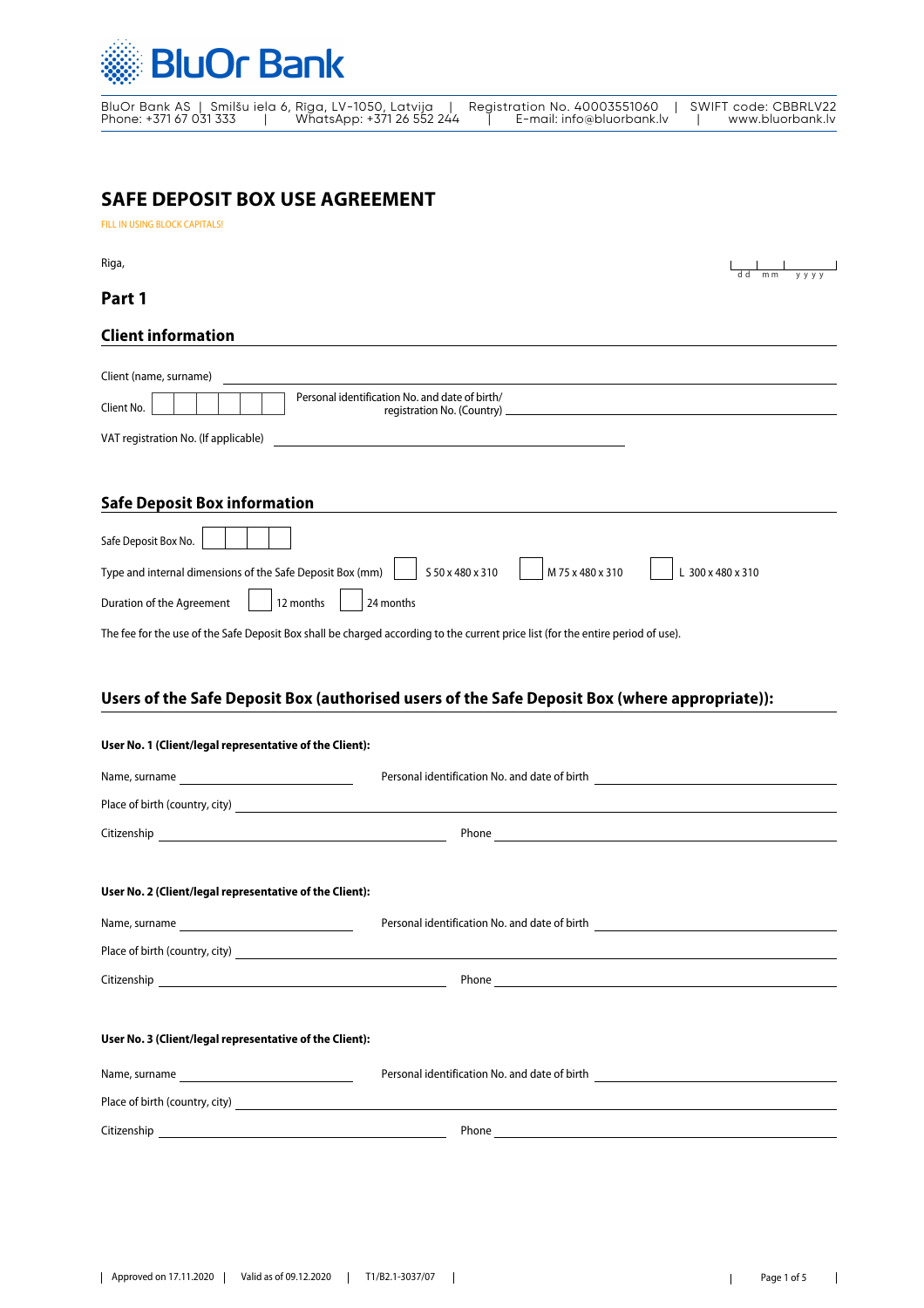

|                        | BluOr Bank AS   Smilšu iela 6, Rīga, LV-1050, Latvija | Registration No. 40003551060 | SWIFT code: CBBRLV22 |
|------------------------|-------------------------------------------------------|------------------------------|----------------------|
| Phone: +371 67 031 333 | WhatsApp: +371 26 552 244                             | E-mail: info@bluorbank.lv    | www.bluorbank.lv     |

CONTINUATION

| Politically exposed person (PEP) or close associate of a PEP? |  |  |  |  |  |
|---------------------------------------------------------------|--|--|--|--|--|
| Family member of PEP<br>Close associate of a PEP<br>Yes<br>No |  |  |  |  |  |
| The Key of the Client's Safe Deposit Box is kept:             |  |  |  |  |  |
| With the Bank<br>With the Client                              |  |  |  |  |  |
| Service fee invoice required from the Bank:                   |  |  |  |  |  |
| No                                                            |  |  |  |  |  |
| Yes, invoice to be sent to the following e-mail address       |  |  |  |  |  |

### **Signatures of Parties**

**CLIENT** BANK

Herewith, I acknowledge that I have read, agree and undertake to comply with the General Terms of Business of BluOr Bank AS, the Safe Deposit Box Use Agreement and the Bank's Pricelist.

I am informed that the Bank processes personal data in accordance with applicable personal data protection laws and regulations of the Republic of Latvia and European Union, and the General Terms of Business, and Personal data processing policy. More information about the Personal data processing policy of the Bank is available here: [https://www.bluorbank.lv/](https://www.bluorbank.lv/en/information-on-processing-of-personal-data) [en/information-on-processing-of-personal-data](https://www.bluorbank.lv/en/information-on-processing-of-personal-data).

By signing this Agreement, I confirm that I have received the consent from User of the Safe Deposit Box (if any) to transfer Personal Data to Bank with a view to ensure the conclusion of the Safe Deposit Box Use Agreement and supply of the service.

(Signature of the Client/Client's representative) (Signature of the Bank's representative)

(Name, Surname of the Client/Client's representative) (Name, Surname of the representative of the Bank) / / / /

Digipass key (Signature)

(Fill in if this document will be signed and delivered to the Bank by using electronic means of communication)

 $\overline{\phantom{a}}$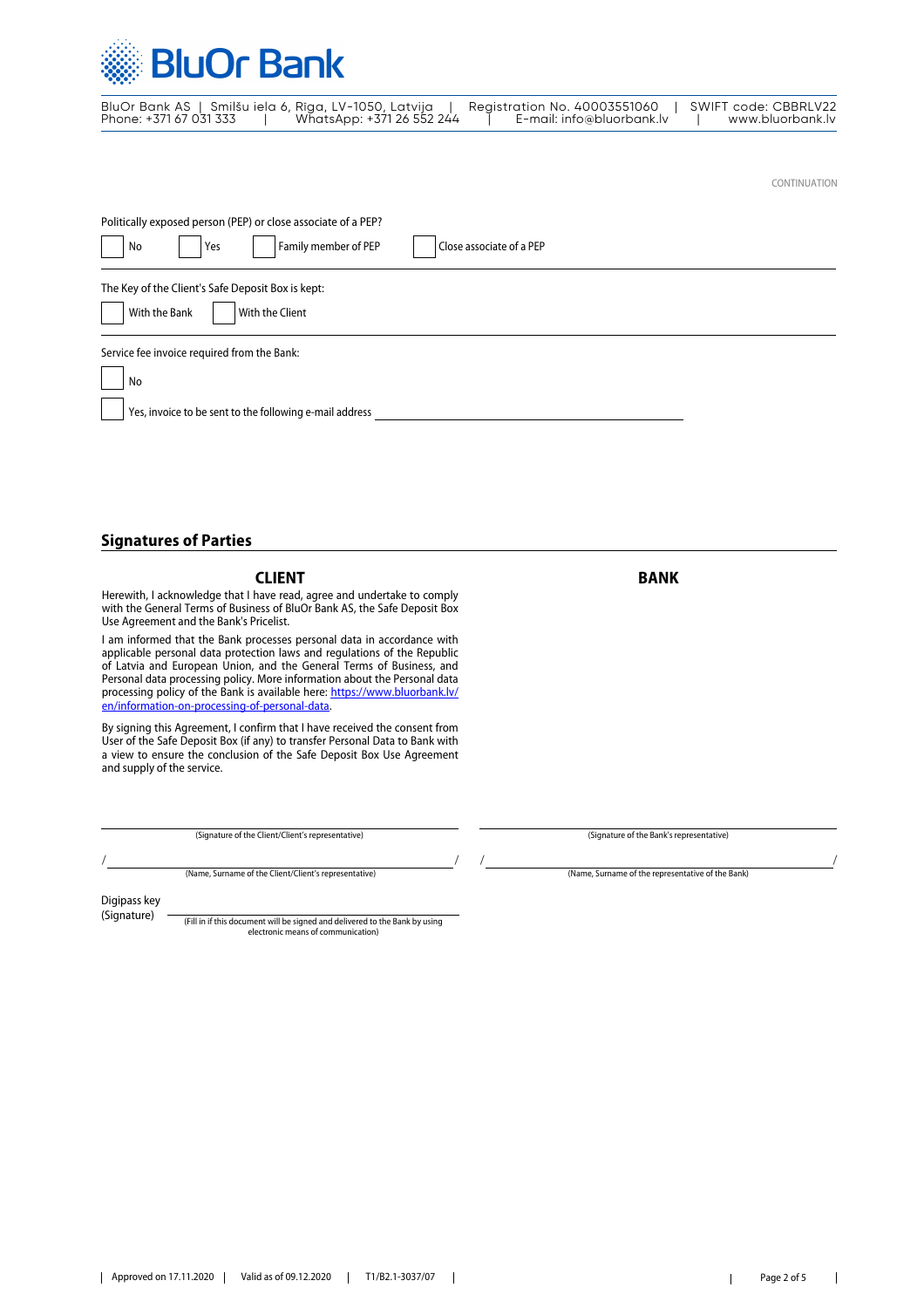

BluOr Bank AS | Smilšu iela 6, Rīga, LV-1050, Latvija | Registration No. 40003551060 | SWIFT code: CBBRLV22 Phone: +371 67 031 333 | WhatsApp: +371 26 552 244 | E-mail: info@bluorbank.lv | www.bluorbank.lv

CONTINUATION

## **Part 2. Provisions of the Safe Deposit Box Use Agreement**

| 1. Terms and definitions                     |                          |                                                                                                                                                                           |
|----------------------------------------------|--------------------------|---------------------------------------------------------------------------------------------------------------------------------------------------------------------------|
| <b>The Bank</b>                              |                          | BluOr Bank AS, Reg. No. 40003551060.                                                                                                                                      |
| <b>Pricelist</b>                             |                          | the Bank's current Pricelist.                                                                                                                                             |
| <b>The Client</b>                            |                          | a legal entity or a natural person, as specified in Part 1 of the Agreement, having opened a current account with the<br>Bank.                                            |
| Account                                      |                          | the Client's Current Account opened with the Bank, as specified in Part 1 of the Agreement.                                                                               |
| User                                         |                          | the Client or the Client's representative and the natural person, as specified in Part 1 of the Agreement, which the<br>Client authorises to use the Safe Deposit Box.    |
| Agreement                                    |                          | the Safe Deposit Box Use Agreement concluded between the Parties, consisting of Part 1 of the Agreement and Part 2<br>"Provisions of the Safe Deposit Box Use Agreement". |
| <b>Provisions</b>                            | $\overline{\phantom{0}}$ | terms of use of the Safe Deposit Box, included in Part 2 of the Agreement.                                                                                                |
| <b>Service</b>                               |                          | rental of Safe Deposit Box during the period of use of the Safe Deposit Box.                                                                                              |
| <b>Parties</b>                               |                          | the Client and the Bank.                                                                                                                                                  |
| <b>Key of the Safe Deposit</b><br>Box        | $\overline{\phantom{0}}$ | the key of the Safe Deposit Box issued to the Client, used to access the Safe Deposit Box.                                                                                |
| Period of use of Safe<br><b>Deposit Box</b>  | $\sim$                   | period of use of the Safe Deposit Box as specified in Part 1 of the Agreement.                                                                                            |
| <b>Safe Deposit Box</b>                      |                          | the Safe Deposit Box, as specified in Part 1 of the Agreement.                                                                                                            |
| <b>Safe Deposit Box</b><br><b>Depository</b> |                          | a specially equipped room within the premises of the Bank, where safe deposit boxes and safe deposit box cabins are<br>located.                                           |
| <b>Safe Deposit Box Cabin</b>                | $\overline{\phantom{a}}$ | a private, enclosed space, in which the User and the Safe Deposit Box is located.                                                                                         |

#### **2. General provisions**

- 2.1. The Bank shall provide the Service to the Client in accordance with the Agreement. The Client shall rent the Safe Deposit Box pursuant to the Provisions and shall make payments in accordance with the Agreement and the Pricelist.
- 2.2. The Bank shall provide the Service to the Client in accordance with the Provisions and the Pricelist.
- 2.3. The Service Fee, as well as any other payments or charges due to the Bank under the Provisions, shall be additionally levied with value added tax pursuant to the applicable value added tax laws and regulations.
- 2.4. The legal relations of the Parties that are not stipulated in the Agreement shall be governed by the General Terms of Business, other provisions of the Bank, insofar as they are not in conflict with the Provisions and the law of the Republic of Latvia.

#### **3. Rights and obligations of the Bank**

- 3.1. The Bank shall provide the Safe Deposit Box and the Key of the Safe Deposit Box to the Client in good technical condition, as well as safe keeping the Key of the Safe Deposit Box at the Bank.
- 3.2. The Bank shall provide the Client/User with the access to the Safe Deposit Box during the Bank's business hours, by identifying the Client/User based on a personal identification document.
- 3.3. Starting from the date of the Agreement or the date specified in Clause 7.5 of the Provisions, the Bank shall have the right, without additional authorization or consent of the Client, to withdraw from the Account or any other accounts opened with the Bank on behalf of the Client, the Service Fee, as well as any other payments or expenses due to the Bank according to the Provisions, by performing currency-conversion, when appropriate, at the Bank's exchange rate as at the date of transfer. Such an assignment shall be deemed as the Client's commitment and shall not be revocable.
- 3.4. The Bank shall treat the Client/User information obtained through the execution of this Agreement as confidential, except in the cases provided for the laws and regulations of the Republic of Latvia.
- 3.5. The Bank shall have the right to exercise the lien on the contents of the Safe Deposit Box. The Bank shall be entitled to detain the contents of the Safe Deposit Box until the Client fulfils the obligations arising out of the Agreement.
- 3.6. The Bank shall have the right to prevent the Client/User from accessing the Safe Deposit Box, in the following cases:
	- 3.6.1. Another Bank's customer has already arrived to the Safe Deposit Box Depository;
	- 3.6.2. The Client/User does not carry the Key of the Safe Deposit Box and/or personal identification document;
	- 3.6.3. The Client fails to fulfil the obligations under the Agreement or obligations established in any other agreements concluded between the Bank and the Client;
	- 3.6.4. The term of validity of the representation rights of the Client's representative or authorized person has expired;
	- 3.6.5. There is a risk to the safety of the Bank or its employees, incl. the Client/User is under the influence of alcoholic, narcotic or other intoxicating substances.
- 3.7. The Bank shall have the right to open the Safe Deposit Box and remove its contents by drawing up a respective act, without prior coordination with the Client, in the following cases:
	- 3.7.1. The Bank has reasonable suspicions as to non-compliance of the contents of the Safe Deposit Box with the Provisions;
	- 3.7.2. The Client fails to fulfil the obligations specified in Clause 4.10 of the Provisions within 30 (thirty) days starting from the last day of the Period of use of the Safe Deposit Box;
	- 3.7.3. In the cases provided for in the laws and regulations of the Republic of Latvia.
- 3.8. The Bank shall store the contents of the Safe Deposit Box for the period of 1 (one) year. If the Client fails to withdraw his property during this period, it shall be deemed that the Client has refused it, and the Bank shall be entitled to deal with such property at its own discretion, incl. sell at a free price. The proceeds of the sale shall be diverted to cover the Bank's commission fees in accordance with the Pricelist and to cover other losses if such are incurred. The remaining funds shall be credited to the Client's account
- 3.9. If the Bank, in exercising its rights specified in Clause 3.7 of the Provisions, upon opening the Safe Deposit Box determines that further storage of the contents of the Safe Deposit Box is unlawful or otherwise jeopardizes the security of the Bank and/or third parties, the Bank shall immediately inform the responsible bodies in accordance with the requirements of the regulatory enactments of the Republic of Latvia, and, if appropriate, shall hand over the contents of the Safe Deposit Box to the respective authorities.
- 3.10. The Bank shall have the right at any time to request the Client/User to present the contents of the Safe Deposit Box, if reasonable suspicions exist as to non-compliance with the Provisions.

 $\mathbf{I}$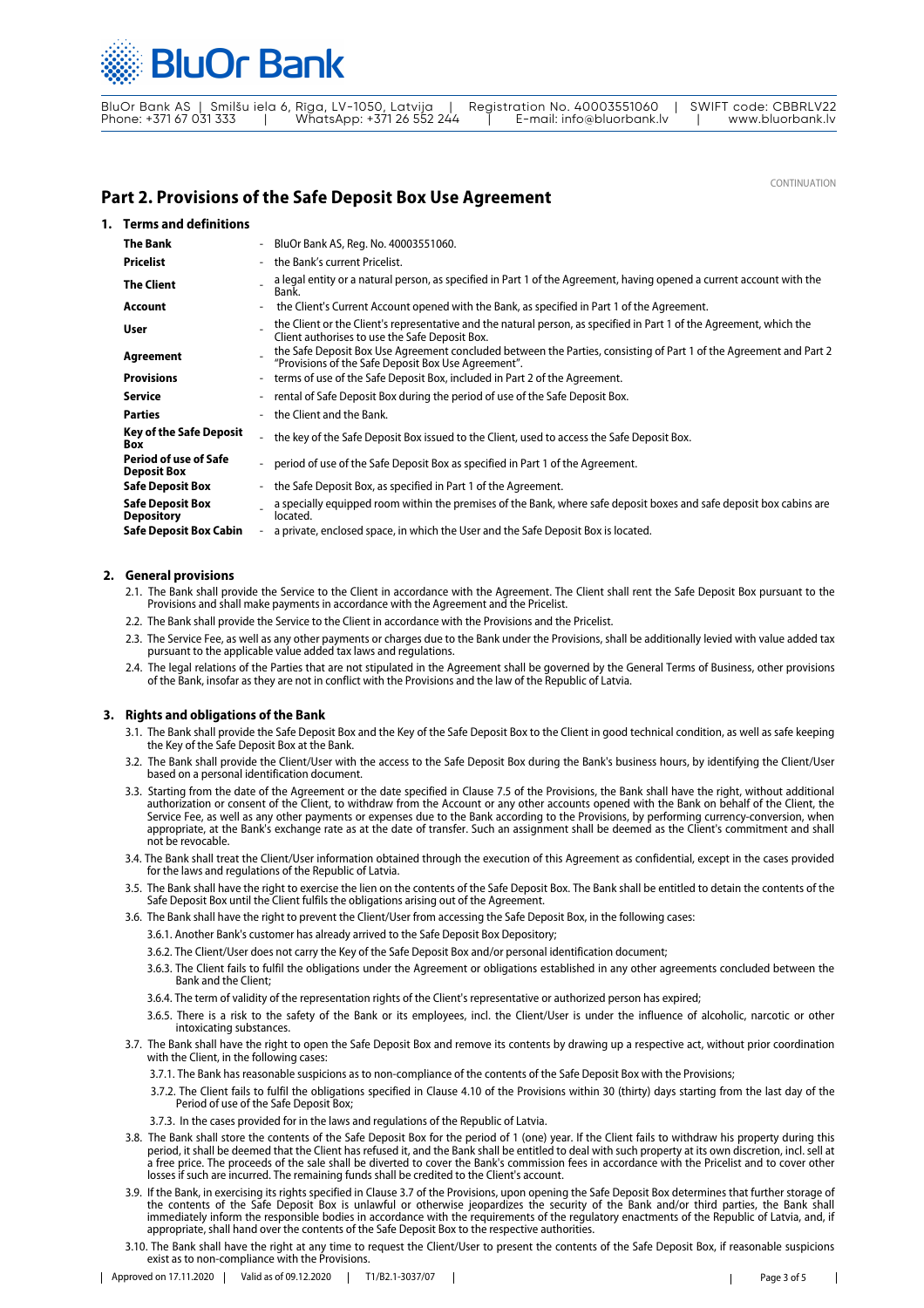**BluOr Bank** 

BluOr Bank AS | Smilšu iela 6, Rīga, LV-1050, Latvija | Registration No. 40003551060 | SWIFT code: CBBRLV22 Phone: +371 67 031 333 | WhatsApp: +371 26 552 244 | E-mail: info@bluorbank.lv | www.bluorbank.lv

CONTINUATION

- 3.11. The Bank shall have the right to relocate the Safe Deposit Box to another specially designed room within the premises of the Bank, by informing the Client thereof at least 30 (thirty) days in advance..
- 3.12. The Bank shall, not later than within 15 (fifteen) days after the receipt of the Service Fee, as well as any other payments or charges due to the Bank under the Provisions, issue an invoice to the Client, if the Client has requested an invoice it in accordance with the provisions of the Agreement.
- 3.13. The Bank shall be entitled to unilaterally amend and supplement the Agreement, including the Pricelist and the Provisions, in accordance with the procedure specified in the General Terms of Business.

#### **4. Rights and obligations of the Client**

- 4.1. The Client shall use the Safe Deposit Box in accordance with the Provisions.
- 4.2. The Client shall have the right to get acquainted with the amendments to the Provisions, the Bank's Pricelist and the General Terms of Business. The information on the amendments shall be available within the Bank's premises during the Bank's business hours and on the Bank's website [www.bluorbank.lv](https://www.bluorbank.lv/en/index)
- 4.3. The Client/User shall refrain from storing the following objects in the Safe Deposit Box (including items and substances):
	- 4.3.1. Objects that in any way might pose a risk of damage to the Safe Deposit Box, the contents of the Safe Deposit Box, the environment, the Bank, third parties and/or their property, including, but not limited to, substances that may cause mildew, rust, decay or chemical reactions, easily flammable, explosive, volatile, poisonous, narcotic or radioactive substances, any types of weapons;
	- 4.3.2. Objects, regarding which suspicions may arise as to their possible association with criminal offences, including money laundering;
	- 4.3.3. Other objects (including articles and substances), the storage or use of which is prohibited by laws and regulations of the Republic of Latvia.
- 4.4. The Client shall properly store the Key of the Safe Deposit Box, shall not duplicate it and shall prevent the Key of the Safe Deposit Box from being accessed by third parties, except for the User specified in Part 1 of the Agreement.
- 4.5. The Client/User shall lock the Safe Deposit Box after each use.
- 4.6. The Client shall notify the Bank immediately and the Bank will agree with the Client on further use of the Safe Deposit Box in the following cases: 4.6.1. The Key of the Safe Deposit Box is lost, stolen or become available to third parties.
	- 4.6.2. The damage has been caused to the contents of the Safe Deposit Box or the Safe Deposit Box has become otherwise useless.
- 4.7. The Client shall not be entitled to transfer the Key of the Safe Deposit Box and/or the Safe Deposit Box to a third party, except for the User specified in the Agreement, if any.
- 4.8. The Client/User shall promptly declare the contents of the Safe Deposit Box to the Bank's employee, upon the Bank's request, in accordance with Clause 3.10.
- 4.9. The Client shall evacuate the Safe Deposit Box on the last day of the Period of Use of the Safe Deposit Box and shall transfer the Key of the Safe Deposit Box to the Bank. If the Safe Deposit Box is not evacuated, the Period of Use of the Safe Deposit Box shall be automatically extended for the term specified in Clause 7.5 of the Agreement and a Service Fee shall be charged in accordance with the Pricelist for the entire new Period of Use of the Safe Deposit Box. If the Bank is not able to withhold the commissions according to this Clause, the Bank shall act in accordance with Clause 3.7.
- 4.10. The Client shall undertake to fulfil the obligations set out in the Agreement, to pay the Service Fee in accordance with the Pricelist and to indemnify the Bank for damage incurred due to actions/inactivity of the Client/User. Damage is also understood, but not limited to, the failure to return the Key of the Safe Deposit Box, loss, damage of the Key of the Safe Deposit Box, forced opening of the Safe Deposit Box.
- 4.11. The Client shall ensure that the User complies with the terms of the Agreement and shall assume full responsibility for the actions of the User in use of the Safe Deposit Box, as well as for notifying the User about the Agreement, the General Terms of Business, and the Pricelist.

#### **5. User**

- 5.1. The User shall use the Safe Deposit Box during the term of the Agreement in accordance with the Client's instructions and the requirements of the Bank.
- 5.2. The Client shall grant the right to use the Safe Deposit Box only to the User specified in Part 1 of the Agreement.
- 5.3. The Client shall be entitled to revoke the User's right to use the Safe Deposit Box, in person, by arriving to the Bank, or by sending a message to the Bank through the Internetbank.

#### **6. Responsibility**

- 6.1. The Client shall bear sole responsibility for the compliance with the Agreement and fulfilment of the obligations under the Agreement, as well the User's compliance with the Agreement.
- 6.2. The Bank shall not be responsible for the mutual relationships of the Client and the User. All mutual claims between the Client and the User arising out of this Agreement shall be resolved at sole discretion of the Client and the User, as far as the Bank has acted in accordance with the **Provisions**
- 6.3. The Bank shall not be liable for the Client's obligations towards third parties. The Client shall not be liable for the Bank's obligations towards third parties.
- 6.4. The Client shall take full responsibility for the contents of the Safe Deposit Box, incl. its maintaining. The Bank shall not be liable for any damage, harm, loss or shortage of items stored in the Safe Deposit Box during the Period of Use of the Safe Deposit Box, as far as the Bank has acted in accordance with the procedure established in the Agreement, and after the end of the Period of Use, if the Bank withdraws the contents of the Safe Deposit Box in accordance with Clause 3.7 of the Provisions.
- 6.5. The Bank shall not be held liable for the nature and legality of the contents of the Safe Deposit Box, and for the actions of third parties to which the Key of the Safe Deposit Box has become available.
- 6.6. The Bank shall not be liable for losses incurred or likely to be incurred by the Client, if the Bank opens the Safe Deposit Box, sells or extinguishes its contents, or hands over the contents of the Safe Deposit Box to law enforcement authorities in the cases provided for in the Provisions.
- 6.7. The Client shall be liable for losses incurred by the Bank or third parties at the result of failure to use the Safe Deposit Box in accordance with the terms of the Agreement or regulatory enactments (including, but not limited to the Client not being aware of the dangerous nature of the contents of the Safe Deposit Box).

 $\mathbf{I}$